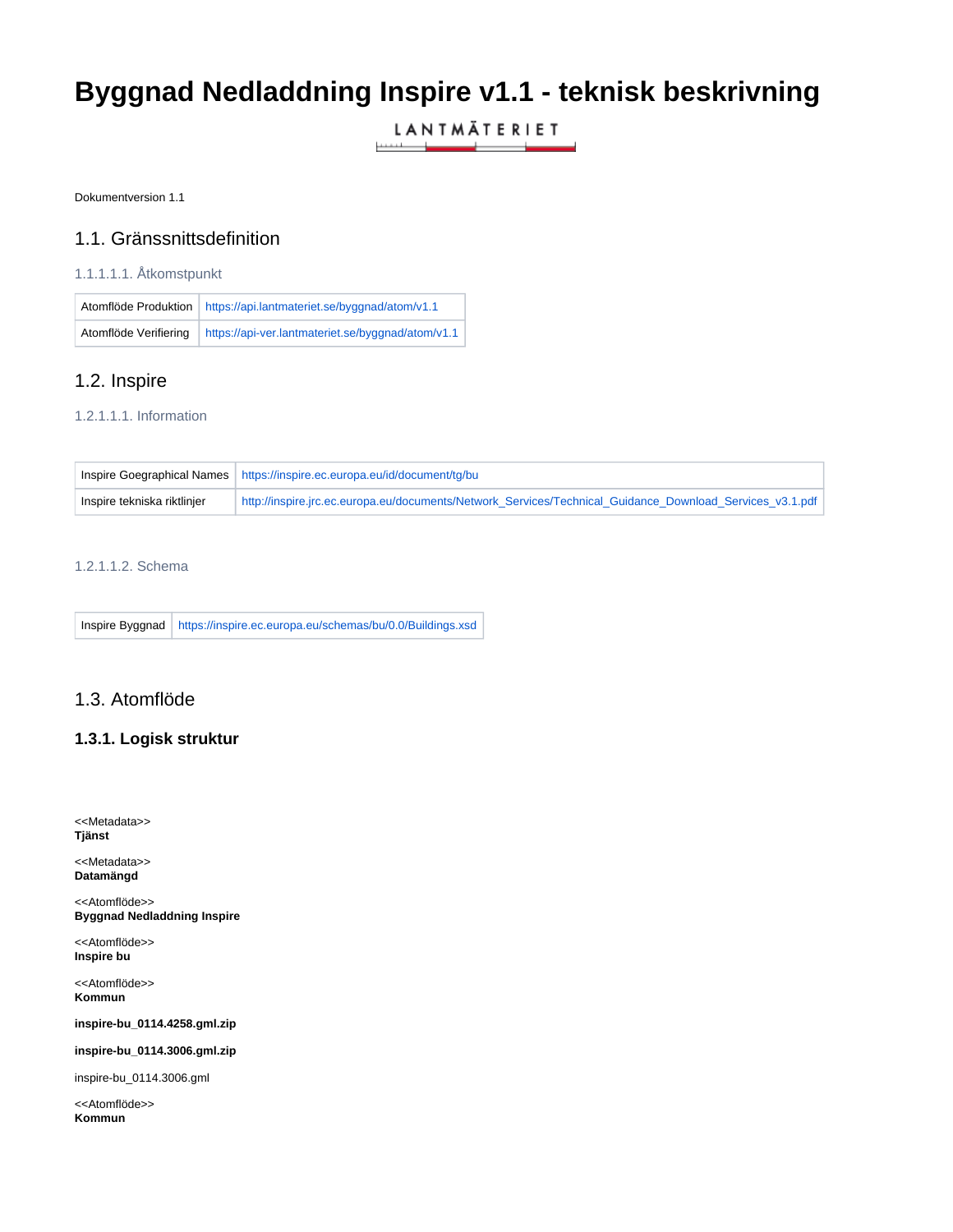# **1.3.2. Exempel**

1.3.2.1.1. Atomflöde för tema, Inspire Byggnad

| Exempel                                                                                                                                                                                                                                                                                                                                                                                                                                                          |
|------------------------------------------------------------------------------------------------------------------------------------------------------------------------------------------------------------------------------------------------------------------------------------------------------------------------------------------------------------------------------------------------------------------------------------------------------------------|
| <feed xml:lang="sv" xmlns="http://www.w3.org/2005/Atom" xmlns:georss="http://www.georss.org/georss" xmlns:inspire_dls="http://inspire.ec.europa.eu&lt;/th&gt;&lt;/tr&gt;&lt;tr&gt;&lt;th&gt;/schemas/inspire dls/1.0"></feed>                                                                                                                                                                                                                                    |
| <id>https://api.lantmateriet.se/byggnad/atom/v1.1/inspire/bu</id>                                                                                                                                                                                                                                                                                                                                                                                                |
| <title>Inspire Byggnad</title><br><subtitle>Fördefinierade datamängder för Inspire Byggnad</subtitle>                                                                                                                                                                                                                                                                                                                                                            |
| <updated>2021-04-29T22:41:34+02:00</updated>                                                                                                                                                                                                                                                                                                                                                                                                                     |
| <link href="https://api.lantmateriet.se/byggnad/atom/v1.1/inspire/bu" hreflang="sv" rel="self" title="Detta&lt;/th&gt;&lt;/tr&gt;&lt;tr&gt;&lt;th&gt;dokument" type="application/atom+xml"/>                                                                                                                                                                                                                                                                     |
| <link href="https://www.geodata.se/geodataportalen/srv/swe/csw-inspire?request=GetRecordById&amp;service=CSW&amp;version=2.0.2&lt;/th&gt;&lt;/tr&gt;&lt;tr&gt;&lt;th&gt;&amp;elementSetName=full&amp;id=0cb3aab8-2f1c-47d8-abec-&lt;br&gt;8b49d7686a3e&amp;outputSchema=csw:IsoRecord" hreflang="sv" rel="describedby" title="Metadata, nedladdningstjänst för Inspire Byggnad" type="&lt;/th&gt;&lt;/tr&gt;&lt;tr&gt;&lt;th&gt;application/vnd.iso.19139+xml"/> |
| <link href="https://www.geodata.se/geodataportalen/GetMetaDataById?id=0cb3aab8-2f1c-47d8-abec-8b49d7686a3e" hreflang="sv" rel="alternate" title="Metadata, nedladdningstjänst för Inspire Byggnad (HTML)" type="&lt;/th&gt;&lt;/tr&gt;&lt;tr&gt;&lt;th&gt;text/html"/>                                                                                                                                                                                           |
| <rights>Produkten omfattas av upphovsrätt. Avtal för användning krävs, avgifter för användning tas ut.</rights>                                                                                                                                                                                                                                                                                                                                                  |
| <author></author>                                                                                                                                                                                                                                                                                                                                                                                                                                                |
| <name>Geodatasupport</name><br><email>geodatasupport@lm.se</email>                                                                                                                                                                                                                                                                                                                                                                                               |
| $\alpha$ /author                                                                                                                                                                                                                                                                                                                                                                                                                                                 |
| <entry></entry>                                                                                                                                                                                                                                                                                                                                                                                                                                                  |
| <id>https://api.lantmateriet.se/byggnad/atom/v1.1/inspire/bu/0114</id>                                                                                                                                                                                                                                                                                                                                                                                           |
| <title>Inspire Byggnad, Upplands Väsby (0114)</title>                                                                                                                                                                                                                                                                                                                                                                                                            |
| <summary>Fördefinierad datamängd Inspire Byggnad, Upplands Väsby (0114)</summary>                                                                                                                                                                                                                                                                                                                                                                                |
| <updated>2021-04-26T10:12:06+02:00</updated>                                                                                                                                                                                                                                                                                                                                                                                                                     |
| <inspire_dls:spatial_dataset_identifier_code>0114</inspire_dls:spatial_dataset_identifier_code>                                                                                                                                                                                                                                                                                                                                                                  |
| <inspire_dls:spatial_dataset_identifier_namespace>SE.LM.BU</inspire_dls:spatial_dataset_identifier_namespace>                                                                                                                                                                                                                                                                                                                                                    |
| <link <br="" href="https://api.lantmateriet.se/byggnad/atom/v1.1/inspire/bu/0114" hreflang="sv" rel="alternate" type="application/atom+xml"/> title="Inspire Byggnad, Upplands Väsby (0114)" />                                                                                                                                                                                                                                                                  |
| <link href="https://www.geodata.se/geodataportalen/srv/swe/csw-inspire?request=GetRecordById&amp;service=CSW&amp;version=2.0.2&lt;/th&gt;&lt;/tr&gt;&lt;tr&gt;&lt;th&gt;&amp;elementSetName=full&amp;id=cd8f3195-fc4e-40f5-941c-5d0d449fb09e&amp;outputSchema=csw:IsoRecord" hreflang="sv" rel="describedby" title="Metadata för datamängden Inspire Byggnad" type="application/vnd.iso.&lt;/th&gt;&lt;/tr&gt;&lt;tr&gt;&lt;th&gt;19139+xml"/>                   |
| <link <="" href="https://www.qeodata.se/qeodataportalen/GetMetaDataById?id=cd8f3195-fc4e-40f5-941c-5d0d449fb09e" rel="alternate" th=""/>                                                                                                                                                                                                                                                                                                                         |
| type="text/html" hreflang="sv" title="Metadata för datamängden Inspire Byggnad (HTML)" />                                                                                                                                                                                                                                                                                                                                                                        |
| <category label="SWEREF99 TM" term="http://www.opengis.net/def/crs/EPSG/0/3006"></category>                                                                                                                                                                                                                                                                                                                                                                      |
| <category label="ETRS89" term="http://www.opengis.net/def/crs/EPSG/0/4258"></category>                                                                                                                                                                                                                                                                                                                                                                           |
| <georss:polygon>17.795353023658244 59.46176794121199 17.805780099182872 59.5874192075619 18.044168048264012</georss:polygon>                                                                                                                                                                                                                                                                                                                                     |
| 59.582092161979794 18.03285824326587 59.456467414706914 17.795353023658244 59.46176794121199<br>$\alpha$ /entry>                                                                                                                                                                                                                                                                                                                                                 |
|                                                                                                                                                                                                                                                                                                                                                                                                                                                                  |
| $\langle$ / feed>                                                                                                                                                                                                                                                                                                                                                                                                                                                |
|                                                                                                                                                                                                                                                                                                                                                                                                                                                                  |

1.3.2.1.2. Atomflöde för datamängd (Upplands Väsby kommun), Inspire Byggnad

**Exempel**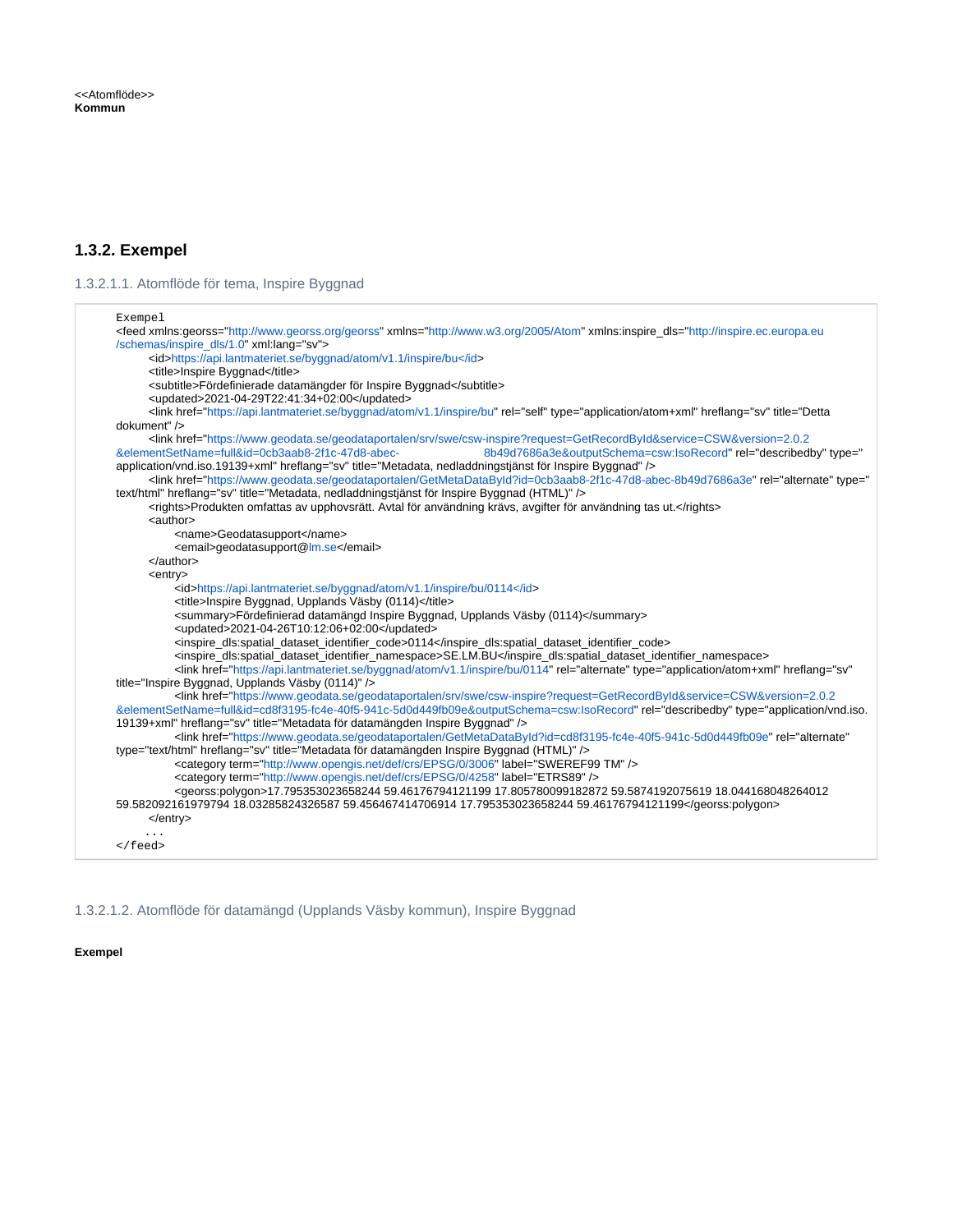```
<feed xmlns:georss="http://www.georss.org/georss" xmlns="http://www.w3.org/2005/Atom" xmlns:inspire_dls="
http://inspire.ec.europa.eu/schemas/inspire_dls/1.0" xml:lang="sv">
     <id>https://api.lantmateriet.se/byggnad/atom/v1.1/inspire/bu/0114</id>
     <title>Fördefinierad datamängd Inspire Byggnad, Upplands Väsby (0114)</title>
     <subtitle>Fördefinierad datamängd i olika referenssystem och format</subtitle>
     <updated>2021-04-26T10:12:06+02:00</updated>
     <link href="https://api.lantmateriet.se/byggnad/atom/v1.1/inspire/bu/0114" rel="self" type="application
/atom+xml" hreflang="sv" title="Detta dokument" />
     <link href="https://api.lantmateriet.se/byggnad/atom/v1.1/inspire/bu" rel="up" type="application
/atom+xml" hreflang="sv" title="Inspire Byggnad" />
     <link href="https://inspire.ec.europa.eu/featureconcept/Building" rel="describedby" type="text/html" title="
Featurtype Building" />
     <rights>Produkten omfattas av upphovsrätt. Avtal för användning krävs, avgifter för användning tas ut.<
/rights>
     <author>
         <name>Geodatasupport</name>
         <email>geodatasupport@lm.se</email>
     </author>
     <entry>
         <id>https://api.lantmateriet.se/byggnad/atom/v1.1/inspire/bu/0114/dataset?srs=3006&format=application
/zip</id>
         <title>Inspire Byggnad, Upplands Väsby (0114) [EPSG:3006, GML]</title>
         <updated>2021-04-26T10:12:06+02:00</updated>
         <link href="https://api.lantmateriet.se/byggnad/atom/v1.1/inspire/bu/0114/dataset?
srs=3006&format=application/zip" rel="alternate" type="application/zip" hreflang="sv" title="inspire-bu 0114.
3006.gml.zip" length="4215776" />
         <category term="http://www.opengis.net/def/crs/EPSG/0/3006" label="SWEREF99 TM" />
     </entry>
     <entry>
         <id>https://api.lantmateriet.se/byggnad/atom/v1.1/inspire/bu/0114/dataset?srs=4258&format=application
/zip</id>
         <title>Inspire Byggnad, Upplands Väsby (0114) [EPSG:4258, GML]</title>
         <updated>2021-04-26T10:11:51+02:00</updated>
         <link href="https://api.lantmateriet.se/byggnad/atom/v1.1/inspire/bu/0114/dataset?
srs=4258&format=application/zip" rel="alternate" type="application/zip" hreflang="sv" title="inspire-bu_0114.
4258.gml.zip" length="4953166" />
         <category term="http://www.opengis.net/def/crs/EPSG/0/4258" label="ETRS89" />
     </entry>
</feed>
```
#### 1.3.2.1.3. Datamängd GML (Munkfors kommun), Inspire Geographical Names

#### **Exempel**

```
<?xml version="1.0" encoding="UTF-8"?>
```

```
<wfs:FeatureCollection xmlns:sc="http://www.interactive-instruments.de/ShapeChange/AppInfo" xmlns:bu-core2d="
http://inspire.ec.europa.eu/schemas/bu-core2d/4.0" xmlns:xlink="http://www.w3.org/1999/xlink" xmlns:gmd="
http://www.isotc211.org/2005/gmd" xmlns:gn="http://inspire.ec.europa.eu/schemas/gn/4.0" xmlns:gsr="http://www.
isotc211.org/2005/gsr" xmlns:base="http://inspire.ec.europa.eu/schemas/base/3.3" xmlns:gml="http://www.opengis.
net/gml/3.2" xmlns:gco="http://www.isotc211.org/2005/gco" xmlns:bu-base="http://inspire.ec.europa.eu/schemas/bu-
base/4.0" xmlns:gts="http://www.isotc211.org/2005/gts" xmlns:gss="http://www.isotc211.org/2005/gss" xmlns:xsi="
http://www.w3.org/2001/XMLSchema-instance" xmlns:wfs="http://www.opengis.net/wfs/2.0" xsi:schemaLocation="
http://www.opengis.net/wfs/2.0 http://schemas.opengis.net/wfs/2.0/wfs.xsd http://www.opengis.net/gml/3.2 
http://schemas.opengis.net/gml/3.2.1/gml.xsd" timeStamp="2021-04-29T01:28:43.769831726+02:00" numberMatched="
4855" numberReturned="4855">
     <wfs:boundedBy>
         <gml:Envelope srsName="http://www.opengis.net/def/crs/EPSG/0/3006">
             <gml:lowerCorner>6624406.257 408577.076</gml:lowerCorner>
             <gml:upperCorner>6638457.851 422260.138</gml:upperCorner>
         </gml:Envelope>
     </wfs:boundedBy>
     <wfs:member>
         <bu-core2d:Building gml:id="SE.LM.BU.0bde879a-4dfb-4e0a-95e6-171f27b51c13">
             <bu-base:beginLifespanVersion>2011-03-24T11:29:28.332+01:00</bu-base:beginLifespanVersion>
             <bu-base:conditionOfConstruction xlink:href="http://inspire.ec.europa.eu/codelist
/ConditionOfConstructionValue/functional"/>
```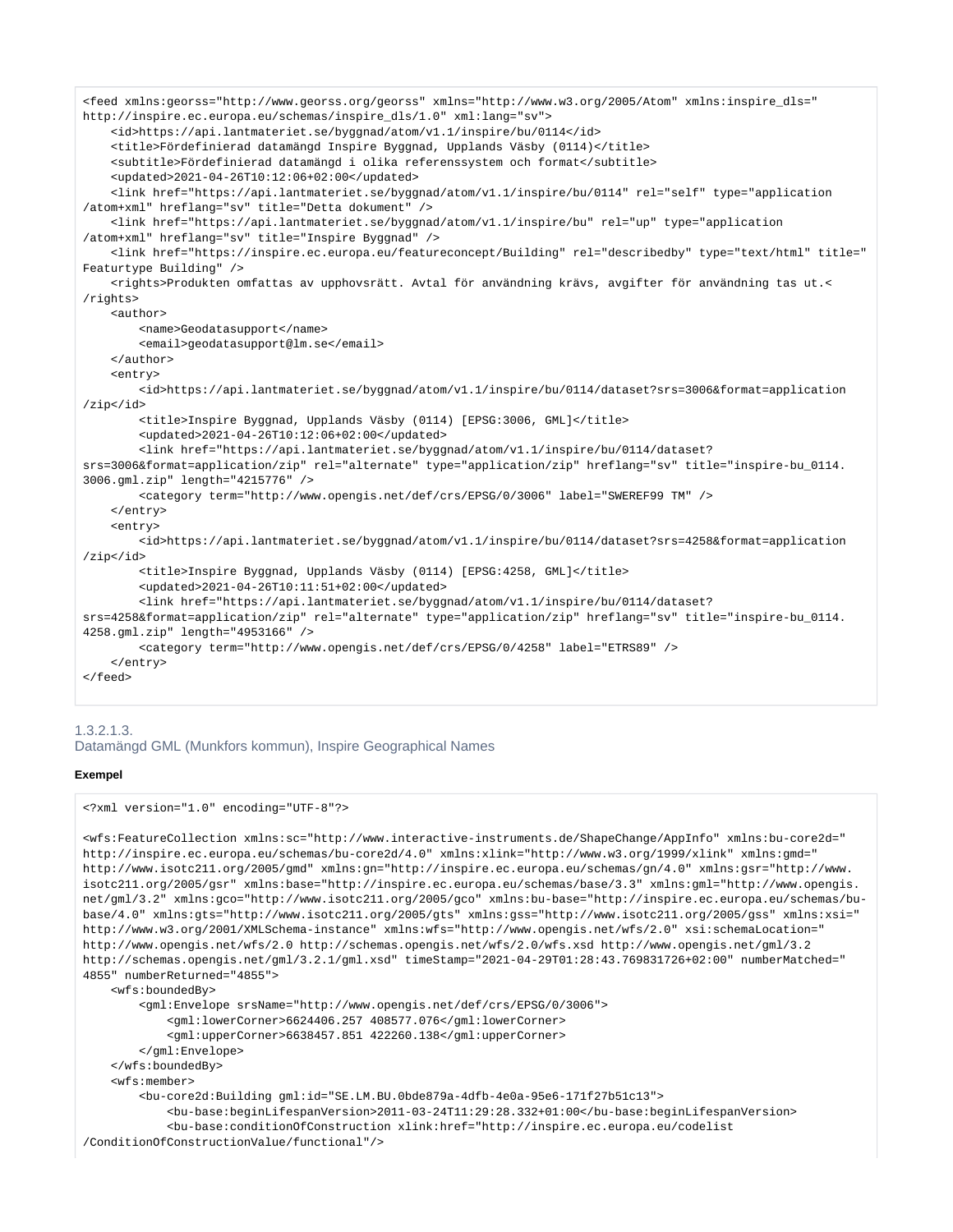```
 <bu-base:endLifespanVersion xsi:nil="true"/>
             <bu-base:dateOfConstruction>
                 <bu-base:DateOfEvent>
                      <bu-base:anyPoint>1945-01-01T00:00:00</bu-base:anyPoint>
                 </bu-base:DateOfEvent>
             </bu-base:dateOfConstruction>
             <bu-base:dateOfRenovation>
                 <bu-base:DateOfEvent>
                     <bu-base:anyPoint>1996-01-01T00:00:00</bu-base:anyPoint>
                 </bu-base:DateOfEvent>
             </bu-base:dateOfRenovation>
             <bu-base:externalReference>
                 <bu-base:ExternalReference>
                      <bu-base:informationSystem>http://www.lantmateriet.se/inspire/cp</bu-base:informationSystem>
                     <bu-base:informationSystemName>
                          <gco:CharacterString>Swedish Real Property Register</gco:CharacterString>
                     </bu-base:informationSystemName>
                      <bu-base:reference>SE.LM.CP.909a6a71-9e16-90ec-e040-ed8f66444c3f</bu-base:reference>
                 </bu-base:ExternalReference>
             </bu-base:externalReference>
             <bu-base:inspireId>
                 <base:Identifier>
                     <base:localId>0bde879a-4dfb-4e0a-95e6-171f27b51c13</base:localId>
                     <base:namespace>SE.LM.BU</base:namespace>
                     <base:versionId>1</base:versionId>
                 </base:Identifier>
             </bu-base:inspireId>
             <bu-base:currentUse>
                 <bu-base:currentUse xlink:href="http://inspire.ec.europa.eu/codelist/CurrentUseValue/Industrial"
/>
                 <bu-base:percentage xsi:nil="true"/>
             </bu-base:currentUse>
             <bu-core2d:geometry2D>
                 <bu-base:BuildingGeometry2D>
                     <bu-base:geometry>
                          <gml:MultiSurface gml:id="SE.LM.BU.0bde879a-4dfb-4e0a-95e6-171f27b51c13_GEOMETRY" 
srsName="http://www.opengis.net/def/crs/EPSG/0/3006" srsDimension="2">
                              <gml:surfaceMember>
                                  <gml:Surface gml:id="id-86b76d5d-9853-4156-a559-3d4e89505693-1">
                                      <gml:patches>
                                          <gml:PolygonPatch>
                                              <gml:exterior>
                                                   <gml:LinearRing>
                                                       <gml:posList>6636035.108 419261.4 6636072.01 419263.272 
6636072.718 419249.314 6636087.775 419250.058 6636087.307 419259.328 6636082.398 419259.08 6636081.683 
419273.021 6636068.76 419272.366 6636068.521 419277.186 6636067.091 419277.112 6636066.899 419280.405 
6636062.733 419280.216 6636062.905 419276.896 6636034.412 419275.43 6636035.108 419261.4</gml:posList>
                                                   </gml:LinearRing>
                                              </gml:exterior>
                                          </gml:PolygonPatch>
                                      </gml:patches>
                                  </gml:Surface>
                              </gml:surfaceMember>
                          </gml:MultiSurface>
                     </bu-base:geometry>
                     <bu-base:referenceGeometry>true</bu-base:referenceGeometry>
                     <bu-base:horizontalGeometryReference xlink:href="http://inspire.ec.europa.eu/codelist
/HorizontalGeometryReferenceValue/roofEdge"/>
                     <bu-base:horizontalGeometryEstimatedAccuracy uom="m">0.093</bu-base:
horizontalGeometryEstimatedAccuracy>
                     <bu-base:verticalGeometryReference xlink:href="http://inspire.ec.europa.eu/codelist
/ElevationReferenceValue/generalRoofEdge"/>
                     <bu-base:verticalGeometryEstimatedAccuracy uom="m">2.500</bu-base:
verticalGeometryEstimatedAccuracy>
                 </bu-base:BuildingGeometry2D>
             </bu-core2d:geometry2D>
         </bu-core2d:Building>
     </wfs:member>
...
```

```
\epsilon/wfs:
```